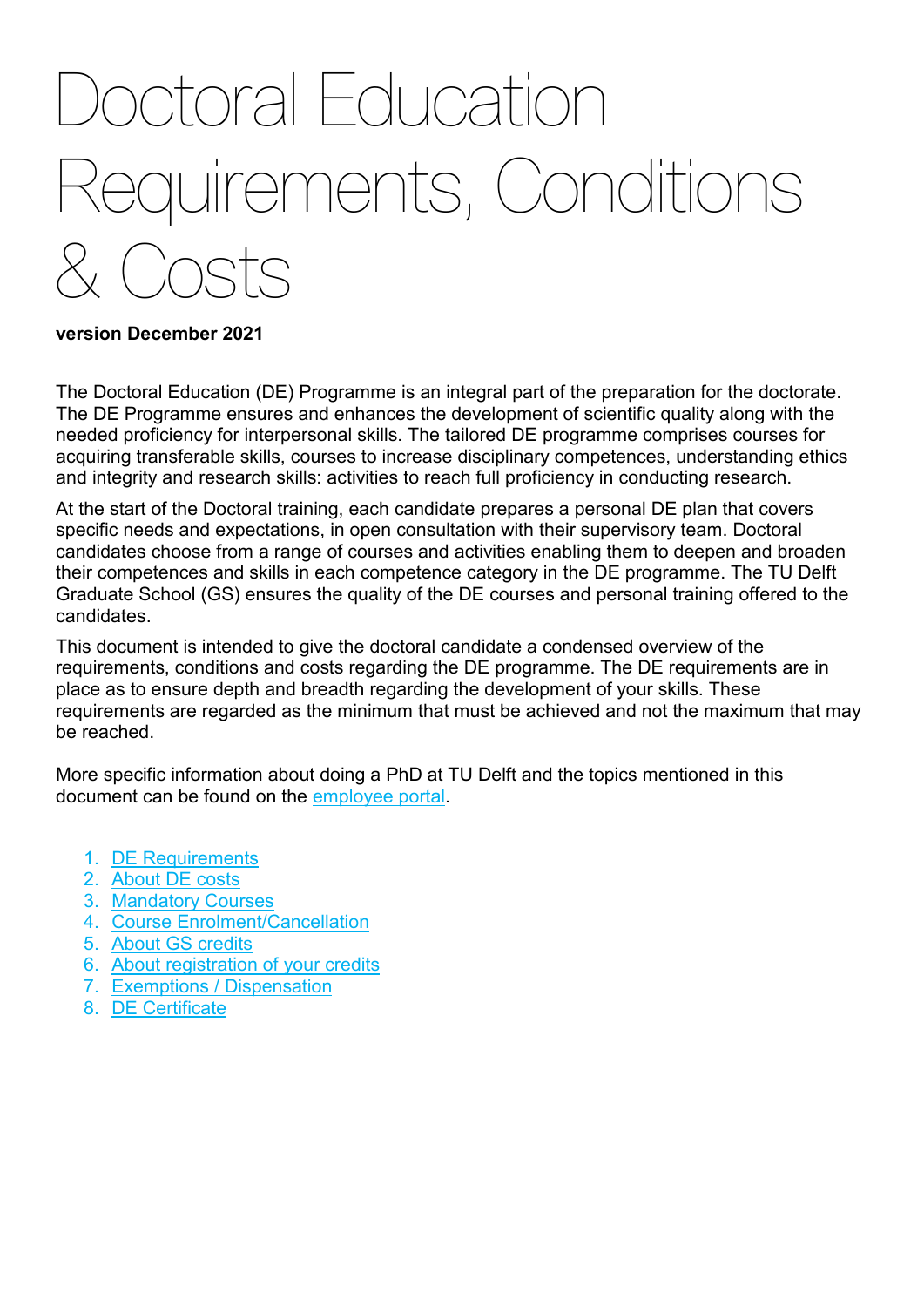# <span id="page-1-0"></span>**1. DE Requirements**

- The full Doctoral Education (DE) Programme is equivalent to 45 GS credits.
- 15 GSC is the minimum number of credits that should be obtained per category (disciplinerelated skills, research skills and transferable skills).
	- o Discipline-related skills: to obtain a greater breadth and depth of knowledge required in your field of doctoral research.
	- o Research skills: to improve your ability to conduct scientific research.
	- o Transferable skills: focuses on the development of your personal and professional skills.
- Aside from DE courses offered by GS, you may also follow courses elsewhere (e.g., research schools, other universities, online courses, summer schools, workshops at conferences).

Please be aware that your Faculty GS (FGS) may have extra requirements concerning your DE programme.

These requirements can be found on the website of your FGS. If you have any questions regarding DE, you can contact your FGS. All decisions regarding your DE programme (course selection/learning on-the-job activities, course enrolment) must be made in consultation with your Promotor/Daily Supervisor and according to the guidelines of your FGS.

# <span id="page-1-1"></span>**2. About DE costs**

- All courses in the Transferable and Research skills categories that are offered by the University Graduate School (UGS) can be followed free of charge by TUD PhD candidates. These courses will be financed by the UGS.
- Additional materials, that are required for some courses, need to be financed by the department/funding body of the PhD candidate. Hand-outs are included in the price of the course.
- Please note that if you choose to follow courses, other than those offered by the UGS, these need to be financed by your department/funding body.
- Always consult your supervisor regarding costs before enrolling in a course.

# <span id="page-1-2"></span>**3. Mandatory Courses**

There are two mandatory courses in the category transferable skills:

- PhD Start-up (Startup module A and Startup module B with a total of 2 GS credits)
- A Career Development course (1 GS credit). The UGS offers various career development courses, but you are free to follow such a course elsewhere if this is in accordance with your supervisory team.

# <span id="page-1-3"></span>**4. Course Enrolment/Cancellation**

- You can enrol for most courses in [Coachview.](https://tudelftgs.opleidingsportaal.nl/en-us/) (Enrolment is mostly via Coachview and in some cases via e-mail.)
- You may only enrol for a course if you are able to complete all sessions of the course.
- If a course is full, you can enrol yourself in the waiting list in Coachview.
- If you cancel within 7 working days before the start of a DE course (research/transferable) or if you do not attend one or more sessions of the course that you are enrolled in, your department will be required to pay the cost price per course day (160 Euros).

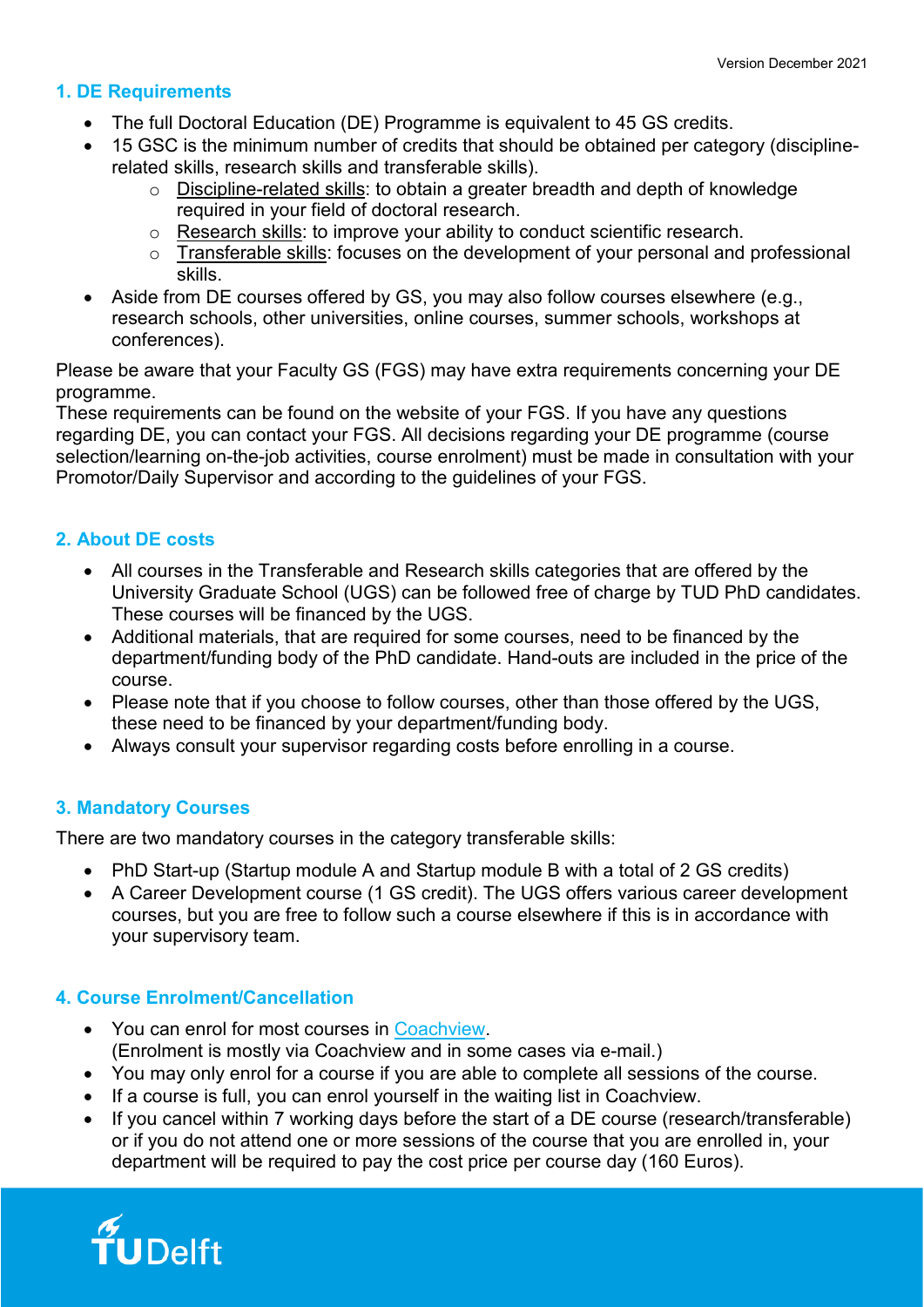- If the course you are enrolled in does not reach the minimum number of participants, one week before the start of the course, it will be cancelled/re-scheduled.
- Enrolment in MSc courses goes via another route, not via the GS. You can find the instructions for enrolment in these courses and exams on the GS website.

# <span id="page-2-0"></span>**5. About GS credits**

- Graduate School credits are used to quantify the workload of Doctoral Education courses.
- 1 GS credit is equal to 8 hours with an additional max. 4 hours for preparation and assignments.
- You may register a maximum of 5 GS credits per course.
- If you participate in the THRIVE PhD Academy programme you can obtain max. 10 GS credits in the transferable skills category and will be exempted from the mandatory career development course(s). This is an exemption to the above mentioned rule of max. 5 GS credits and the compulsory career course.
- If you follow a Doctoral course at a location other than the GS, 1 course day is equal to 1 GS credit.
- You can only obtain credits by attending the full course. In case you missed part of a course, please send an e-mail to [graduateschool@tudelft.nl](mailto:graduateschool@tudelft.nl) asking whether you can follow the missed session with another group.
- You must obtain a minimum of 5 GS credits via Learning on-the-Job activities in the category Research Skills. Some activities are listed as having a variable amount of credits e.g. 2-4 GS credits. As these activities are performed under the supervision of your Promotor/Daily Supervisor, they determine the exact number of credits that you can register for the particular activity. Several FGS have an own learning on-the-job activity list which can be found on the employee portal pages of the respective FGS and GS.
- You can obtain a maximum of 4 GS credits via language courses. If there is a need to take more language courses, you may do so but without obtaining GS credits.
- If you have already obtained 15 GS credits for transferable skills and would like to follow more GS courses in this category, you can do so in consultation with your supervisor.
- If you follow a Master's course for your DE programme that is classified according to European Credits (EC), you can be rewarded only a maximum of 5 GS credits, 1 ECTS = 1 GS credit. The credits may only be included if you pass the exam.
- If you followed a doctoral level course at a research school or other organisation, your credits are determined by the duration of the course. One course day equals one GS credit. Example: your course at a research school lasted 5 full days and the certificate states that you obtained 2 ECs. You may register 5 GS credits in DMA.
- If you follow an online course, you can calculate the number of GS credits by dividing the study load, stated on the organizer's website, in hours by 12 (e.g., A study load of 24 hours would be equal to 2 GS credits).
- You can obtain all your DE programme credits with online courses since the start of the corona crisis. Before corona the rule was max 10 GS credits for online workshops. We do advise you to follow some courses offline like the PhD startup module if possible.

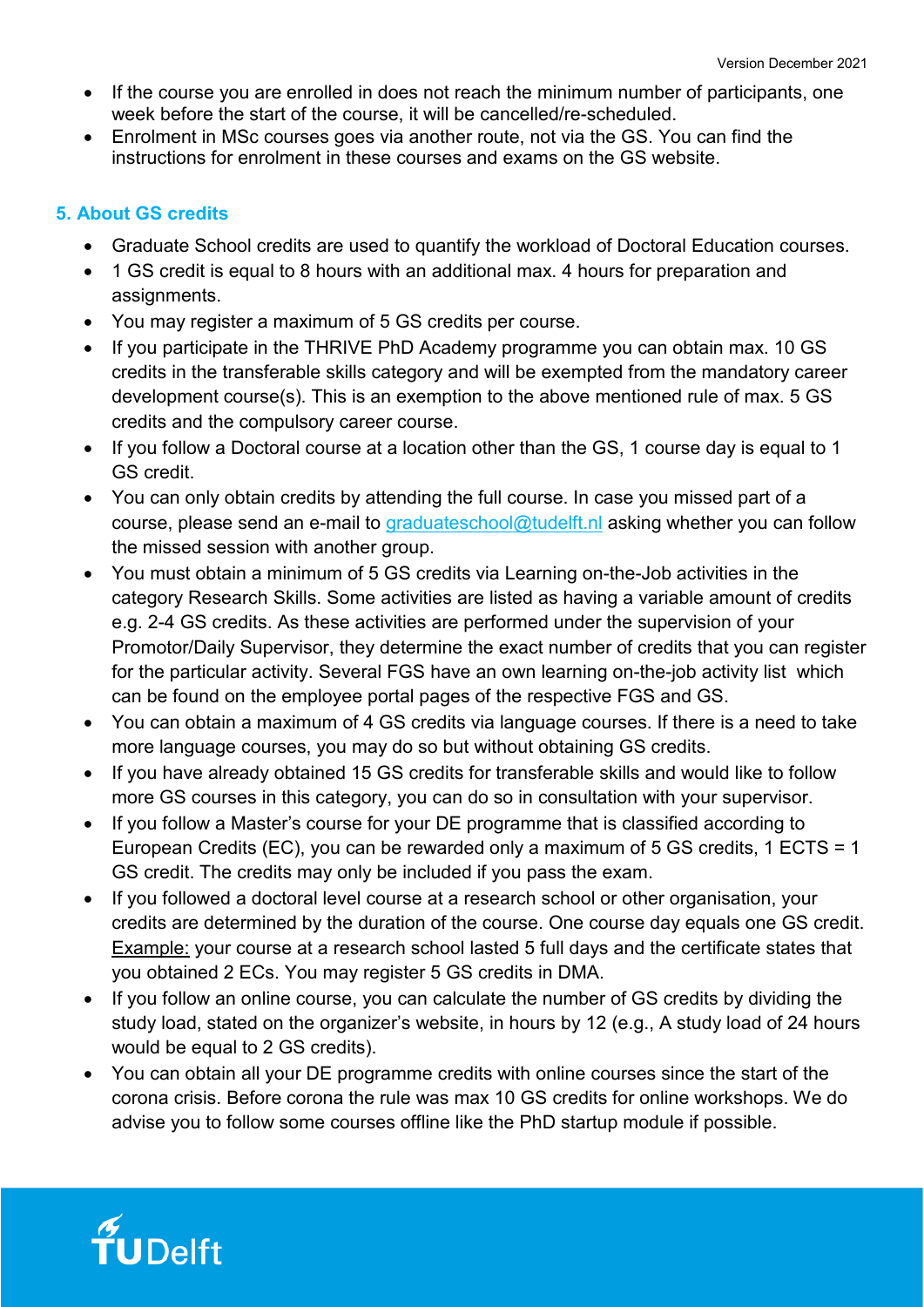• The conversion rate table below can be used to translate GS credits to EC's (one way) in case of collaboration with other universities. A PhD candidate may need to give an overview in EC's rather than in GS credits which is the local system used at the TU Delft.

#### **Conversion Table GS Credits to EC's.**

One Graduate School credit point equals 12 hours of doctoral education, including preparation. One credit point according to the European Credit Transfer System reflects 28 hours of study. On the basis of these hours of education load the following table is accepted by the Board for Doctorates:

| GS | -> EC             | GS | -> EC              | GS | -> EC              |
|----|-------------------|----|--------------------|----|--------------------|
| 1  | $\leftarrow$ 0,5  | 16 | -> 7               | 31 | $->13,5$           |
| 2  | -> 1              | 17 | -> 7,5             | 32 | $->13,5$           |
| 3  | $\rightarrow$ 1,5 | 18 | -> 7,5             | 33 | -> 14              |
| 4  | $\rightarrow$ 1,5 | 19 | -> 8               | 34 | $\rightarrow$ 14,5 |
| 5  | $\rightarrow$ 2   | 20 | $\rightarrow 8,5$  | 35 | -> 15              |
| 6  | $-2,5$            | 21 | -> 9               | 36 | $->15,5$           |
| 7  | $\rightarrow$ 3   | 22 | -> 9,5             | 37 | -> 16              |
| 8  | $\rightarrow 3,5$ | 23 | -> 10              | 38 | $\rightarrow$ 16,5 |
| 9  | -> 4              | 24 | $->10,5$           | 39 | -> 16,5            |
| 10 | $\rightarrow$ 4,5 | 25 | $\rightarrow$ 10,5 | 40 | -> 17              |
| 11 | $\rightarrow$ 4,5 | 26 | -> 11              | 41 | $\rightarrow$ 17,5 |
| 12 | -> 5              | 27 | -> 11,5            | 42 | -> 18              |
| 13 | $\rightarrow$ 5,5 | 28 | -> 12              | 43 | $\text{-} > 18,5$  |
| 14 | -> 6              | 29 | $\rightarrow$ 12,5 | 44 | $- > 19$           |
| 15 | -> 6,5            | 30 | -> 13              | 45 | $->19,5$           |

## <span id="page-3-0"></span>**6. About registration of your GS credits**

You are required to keep track of the credits you obtained during your PhD. The below information provides a short overview of how to register credits for the different types of courses/activities for your DE programme. Keep all your certificates and course attendance forms, as you may be asked to show them. For full instructions on how to register this information in DMA, please consult the [DMA manual](https://intranet.tudelft.nl/-/dma) on the GS website.

- Registration of courses organized outside the UGS: If a certificate/diploma was not issued by the organizer you can use the Course Attendance Form as a proof of participation for courses followed outside of the Graduate School.
- Registration of doctoral courses organized by UGS: You will receive a certificate a week after the training if the trainer has indicated that you have passed. Upload the certificate in the DE section in DMA.
- Registration of MSc courses: If you are registering credits for a MSc course, you also need to use the "Course Attendance Form". The lecturer must indicate that you have passed the exam and record your grade on the form. Upload the signed form in the DE section in DMA.
- Registration of learning on-the-job: You can register learning on-the-job activities directly in DMA. Please check with your FGS what is needed to register your learning-on-the-job activities.